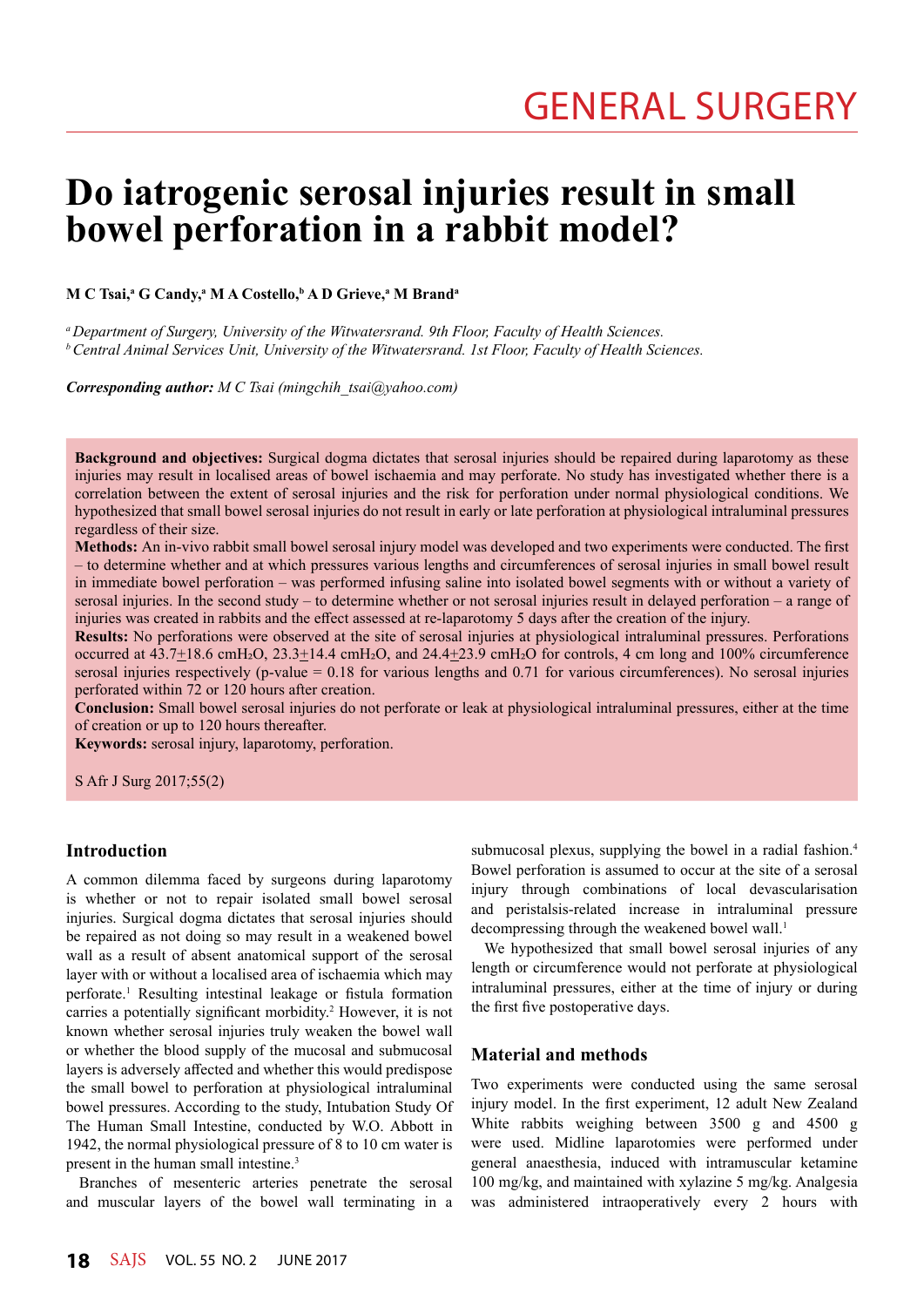subcutaneous buprenorphine 0.05mg/kg. A surgeon wearing 2.5 x surgical loupes using a size 11 scalpel created serosal injuries, either as a longitudinal incision or circumferentially. For longitudinal serosal injuries, a linear tear was created along the antimesenteric border of the small bowel ranging from 1 cm to 4 cm in length. For circumferential injuries the serosa between parallel incisions 1 cm apart were removed for varying percentages of the circumference ranging from 25%, 50%, 75% to 100% respectively as depicted in Figure 1.

The segment of bowel was clamped using non-crushing bowel clamps 5 cm away on either side of the serosal injury to ensure that the vascular supply of the isolated bowel segment was not compromised. Two 18-gauge peripheral intravenous catheter needles were inserted into the isolated bowel segment's lumen. A purse string suture using 6.0 PDS was stitched at the puncture site of the needles to prevent leakage of fluid from the small bowel. One intravenous catheter was used to incrementally infuse normal saline into the lumen until perforation occurred; the second intravenous catheter was connected to a manometer and used to measure intraluminal pressure generated by the infused normal saline (Figure 2). $5$  To minimize the number of animals used, several isolated sections of small bowel were tested in each animal. On average, 9 segments were isolated from each animal (ranging from 6 to 16 segments due to the various length of small bowel in different animals). The entire length of small bowel distal to the ligament of Trietz was isolated. A sham operated control animal was included in each experiment to measure the pressure required to perforate a normal segment of bowel without serosal injuries. On completion of each experiment, before the animals were euthanized, the length of small bowel was harvested and placed in 10% formalin. All specimens were sent to the IDEXX laboratory (Pty) Ltd from the Faculty of Veterinary Science in University of Pretoria and the specimens were examined histologically to confirm that the injury only involved the serosal layer and to assess whether or not ischaemia was present at the perforation site.

In the second experiment, 10 adult New Zealand White rabbits were used. A single 4 cm long 100% circumference serosal injury was performed in each rabbit as described earlier without bowel clamping. At re-laparotomy, performed after 72 hours in 5 rabbits and after 120 hours in five, the injured small bowel segments were harvested and examined macroscopically as well as histologically for signs of bowel perforation. The animals were then euthanized. For the duration of the experiments animals were kept in the laboratory of Central Animal Service and nursed by the surgeon and nursing staff with 6 hourly clinical observation for signs of abdominal distension or peritonitis.

*Figure 1. Illustration of various serosal injuries created in the small bowel. (a) a serosal injury 4 cm long involving < 1% circumference, (b) a serosal injury 1 cm wide involving 25% of the circumference, (c) a serosal injury 1 cm wide involving 100% of the circumference.*



*Figure 2. Rabbit small bowel serosal injury model. Experimental apparatus and set-up illustrating clamped off bowel section with a 1 cm long longitudinal injury of < 1% of the circumference. Intraluminal pressure was increased by infusing normal saline and pressure changes were monitored using a water manometer shown on the right side of the figure.*

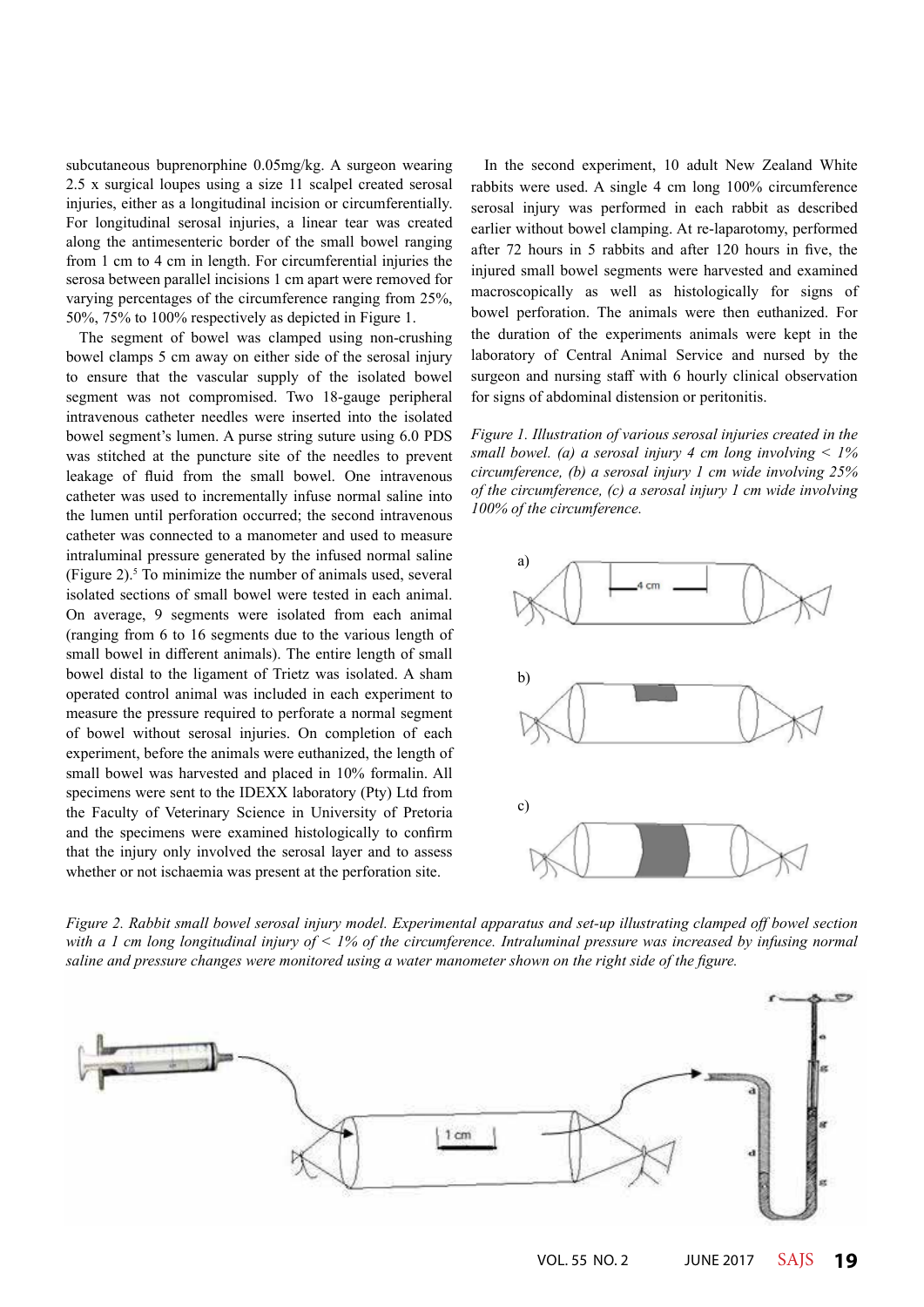|                                                                         | <b>Control</b>      | <b>Linear cut</b>     |                       | Linear & circumferenial |                       |                      |                       |                                           |                                          |
|-------------------------------------------------------------------------|---------------------|-----------------------|-----------------------|-------------------------|-----------------------|----------------------|-----------------------|-------------------------------------------|------------------------------------------|
| Length of tear                                                          | $0 \text{ cm}$      | $1 \text{ cm}$        | 4 cm                  | $1 \text{ cm}$          | 1 cm                  | $1 \text{ cm}$       | $1 \text{ cm}$        | Significance                              |                                          |
|                                                                         | $0\%$               | $0\%$                 | $0\%$                 | 25%                     | 50%                   | 75%                  | 100%                  | Overall                                   | Overall<br>circum.<br>tears              |
| $\mathbf n$                                                             | $\tau$              | 20                    | 12                    | 23                      | 19                    | 16                   | 12                    | Control vs<br>linear $1 \&$<br>4 cm tears | 0 <sub>vs</sub><br>$25 - 100\%$<br>tears |
| Pressure<br>of water<br>(cm H <sub>2</sub> O)<br>mean <sub>±</sub> std; | $43.7 + 18.6$<br>47 | $26.4 + 23.0$<br>18.1 | $23.3 + 14.4$<br>20.0 | $27.7 + 21.3$<br>22.0   | $33.1 + 22.1$<br>33.5 | $23.8 + 24.6$<br>9.3 | $24.4 + 23.9$<br>16.6 | 0.18                                      | 0.71                                     |
| median<br>[range]                                                       | $[19.5-61]$         | $[0.7-69.7]$          | $[5.5 - 55]$          | $[4.6 - 69.3]$          | $[1-67.3]$            | $[1.7 - 72.0]$       | $[0.9 - 67.3]$        |                                           |                                          |

**Table 1. Perforation pressure of serosal injuries according to the longitudinal (in cm H2O) or circumferential (in % of the bowel circumference) extent of tears.**

\*The Kruskal Wallis test was used to compare perforation pressures with the length of the tear and for pressure required to perforate 1 cm tears with increasing circumference of tear.



*Figure 3. Rupture pressure of bowel in cmH2O following the creation of 1cm wide serosal injuries of increasing circumference (a) and following the creation of a 1 cm and 4 cm long longitudinal serosal injury (b).*

#### **Statistical analyses**

Descriptive statistics as appropriate were used to present study. The Kruskal Wallis test was used to compare perforation pressures with the length or circumference of the various injuries. A  $p < 0.05$  was considered statistically significant where appropriate.

The programme ResData 122011 was used for statistical analyses.

#### **Results**

Bowel perforation pressures for normal bowel and the range of circumferential and longitudinal mucosal injuries are shown in Figures 3a and 3b respectively. No difference in rupture pressure between normal bowel and bowel with serosal injuries was noted ( $p = 0.71$ ,  $p = 0.18$  respectively). No perforations were observed at physiological intraluminal pressures of 8–10 cm H<sub>2</sub>0. Perforation occurred at  $43.7\pm18.6$  cmH<sub>2</sub>O,  $23.3\pm14.4$  cmH<sub>2</sub>O and  $24.4\pm23.9$  cmH<sub>2</sub>O for controls, 4 cm long and 100% circumference serosal injuries respectively as shown in Table 1 and Figure 3. In experiment 2, no animal developed a spontaneous bowel perforation during the observation period.

In experiment 1, microscopic examination of the bowel wall using standard H&E staining demonstrated no evidence of ischaemia at the site of perforation.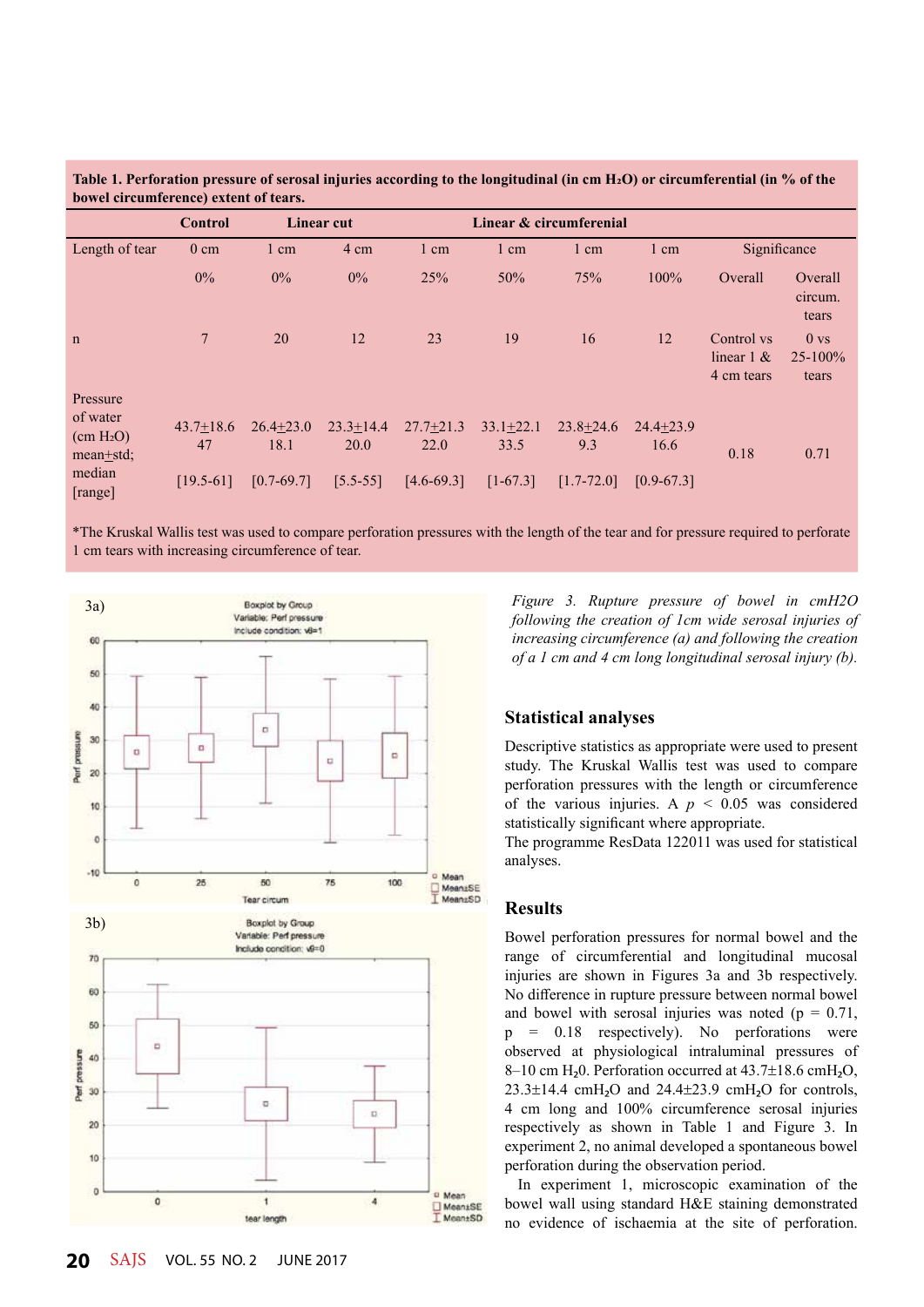*Figure 4. (a) Standard H&E technique staining of a bowel segment, showing no evidence of ischemia at the site of perforation. All layers of small bowel were viable, (b) Standard H&E technique staining of a bowel segment showing infiltration of inflammatory cells. No signs of ischemia were demonstrated.*



All layers of small bowel were viable, and no inflammatory infiltrate was seen as shown in Figure 4a. In experiment 2, the small bowel demonstrated an inflammatory infiltrate at the site of serosal injury; however, no mucosal or submucosal ischaemia was present. The depth of incision in all specimens from both experiments involved the serosal layer only, as shown in Figure 4.

#### **Discussion**

It is recommended that large serosal injuries (involving more than 80% of small bowel circumference) should be managed by a segmental bowel resection;<sup>1</sup> however, there is no reliable data on which length of serosal injuries will result in bowel perforation. Iatrogenic serosal injuries during laparotomy are not uncommon, especially during relook procedures. It may not be feasible to repair each serosal injury and repair may result in small bowel stenoses, especially in paediatric patients. Areas with extensive serosal injuries may require resection and anastomosis which carries a 2–4% risk of postoperative stricturing.6 Mortality rates as high as 22% have been reported with an anastomotic leak,<sup>7</sup> and the overall morbidity associated with a diverting stoma post-repair or for exteriorizing the anastomotic leak may be as high as  $40\%$ .<sup>8</sup>

Anatomy textbooks describe the muscular and submucosal layers as being the strongest layers of the bowel wall. Whether or not serosal injuries result in localized bowel wall ischaemia and ultimately perforate is an assumption and has not clearly been proven.

The data in this article show that serosal injuries perforate at intraluminal pressures beyond physiological pressures of  $8-10$  cmH<sub>2</sub> $0.3$  Hence, the small bowel wall in the presence of large serosal defects, does not appear to be weakened. This with regard to immediate as well delayed perforation.

A limitation of the study is that the rabbits used were healthy animals without risk factors for poor wound healing commonly present in humans undergoing laparotomy, such as sepsis, organ failure and other immune-compromising states. However, the intra-abdominal milieu in the group of patients that have stable physiology and no immune compromise is probably similar to this rabbit model. Intraoperative assessment in humans can be challenging. Distinguishing true isolated serosal injuries from injuries involving the deeper layers as well can be difficult, especially in inflamed and oedematous bowel. Whether these injuries require surgical repair to prevent perforation requires further experiments. Finally, this is an animal model study and the findings cannot necessarily be translated to humans. The bowel wall of all mammals consists of five layers with the small bowel of an adult-sized rabbit being similar to the small intestine of a fullterm human baby in terms of diameter and wall thickness.

In conclusion, small bowel serosal injuries up to 4 cm in length or 100% in circumference do not seem to perforate at physiological pressures of 8–10 cmH₂0, encountered during normal peristalsis. Furthermore, the tensile strength of the bowel wall and blood supply of the small bowel do not seem to be affected.

#### **Conflict of interest & funding information**

The authors report no conflict of interest or commercial interest in any product mentioned or concept discussed in this article. The project was supported by funding from the Department of Surgery, University of Witwatersrand.

#### **Acknowledgements**

We wish to thank the ever friendly and efficient staff of the Central Animal Services Laboratory in the medical school of the University of Witwatersrand. Their assistance with this study was invaluable.